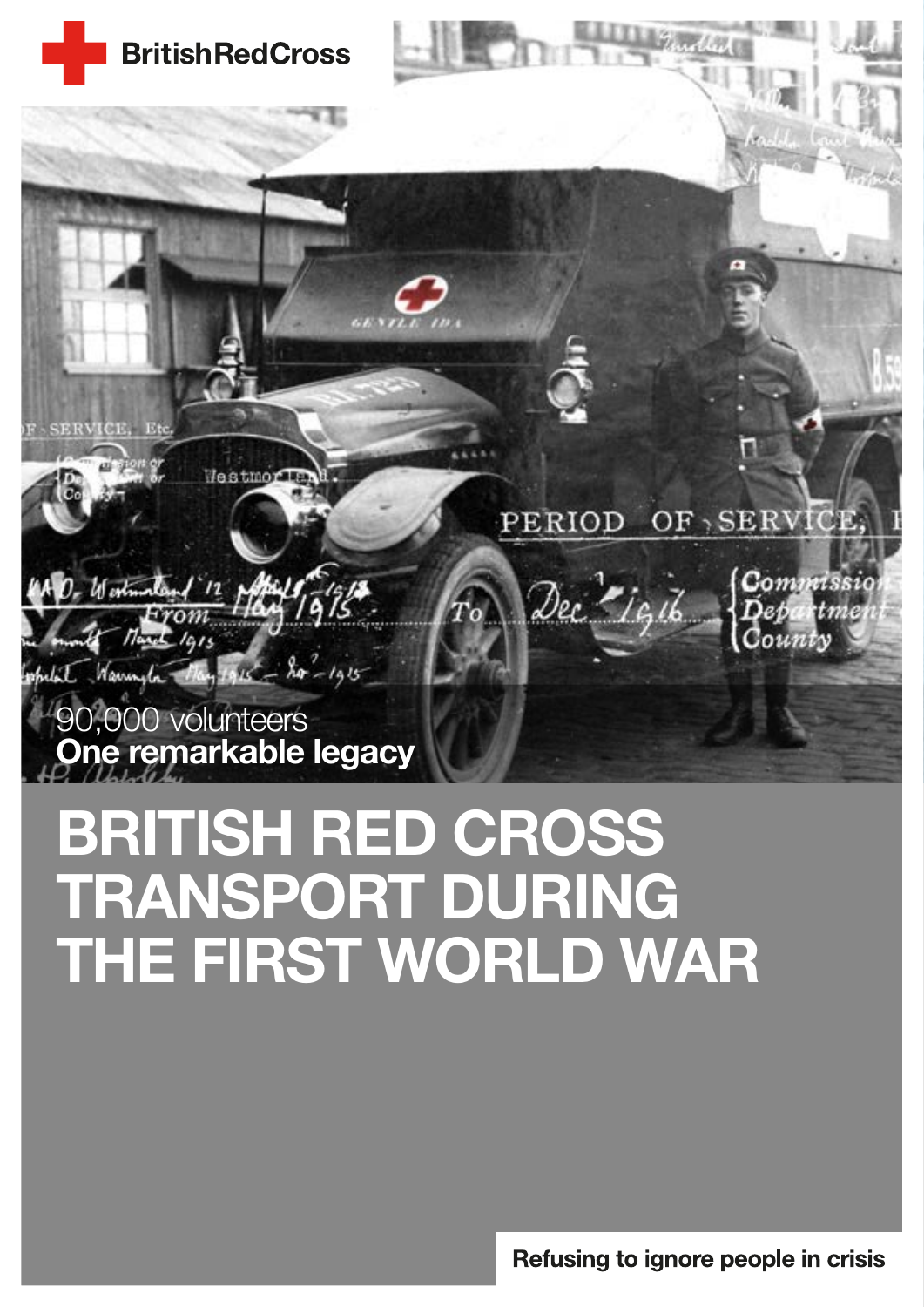When the British army entered the Peninsular (1807–1814) and Crimean (1853 – 1856) wars, no efficient method of hospital transport existed. The situation was not much better in August 1914 when the expeditionary force landed in France. Although Sir Alfred Keogh, director-general of the army medical service had appealed repeatedly for motor ambulances, these had not been sanctioned. Motor ambulances had never been used in war, they cost money, and possibly the general staff feared that the convoys of these unreliable vehicles would congest the roads. The wounded men of 1914 were therefore shaken and rocked in horse-drawn ambulance wagons and lumbering motor wagons. Journeys were agonising, especially over the stone roads of northern France.

The Times appealed for ambulance funds in October 1914, raising enough for 512 vehicles within three weeks. By the end of January 1915, more than 1,000 ambulances and motor vehicles of all kinds had been despatched, and had carried 100,000 patients.

## Transport of sick and wounded soldiers

Red Cross volunteers unloaded trains and placed the wounded in ambulances, attended to luggage and stretchers, and provided hospital squads to await the arrival of the ambulances. These men also accompanied wounded officers from one hospital to another. Voluntary Aid Detachments (VADs) were constantly on standby.

# Motorised ambulances

The first ever motorised ambulances to transport wounded people were used in the First World War. On 12 September 1914, a small meeting was held at the Royal Automobile Club, at which a few members offered to place themselves and their cars at the disposal of the Red Cross. The Red Cross established the motor ambulance department, which sent 3,446 motor vehicles, including 2171 motor ambulances, to various destinations throughout the war. In total, 94 ambulances were destroyed by the enemy and subsequently scrapped by the Joint War Committee.

## Motor vehicles

Motor cars also played an important part in transporting the wounded. Private owners lent and often drove their own cars in order to transport patients. The motor vehicles were often used to supplement motor ambulances, carrying patients who could sit up.

## Hospital trains

The first ever hospital train, the Princess Christian hospital train, was transported to South Africa to be used during the Boer War (1899–1902). The train supplied the wounded with clothing and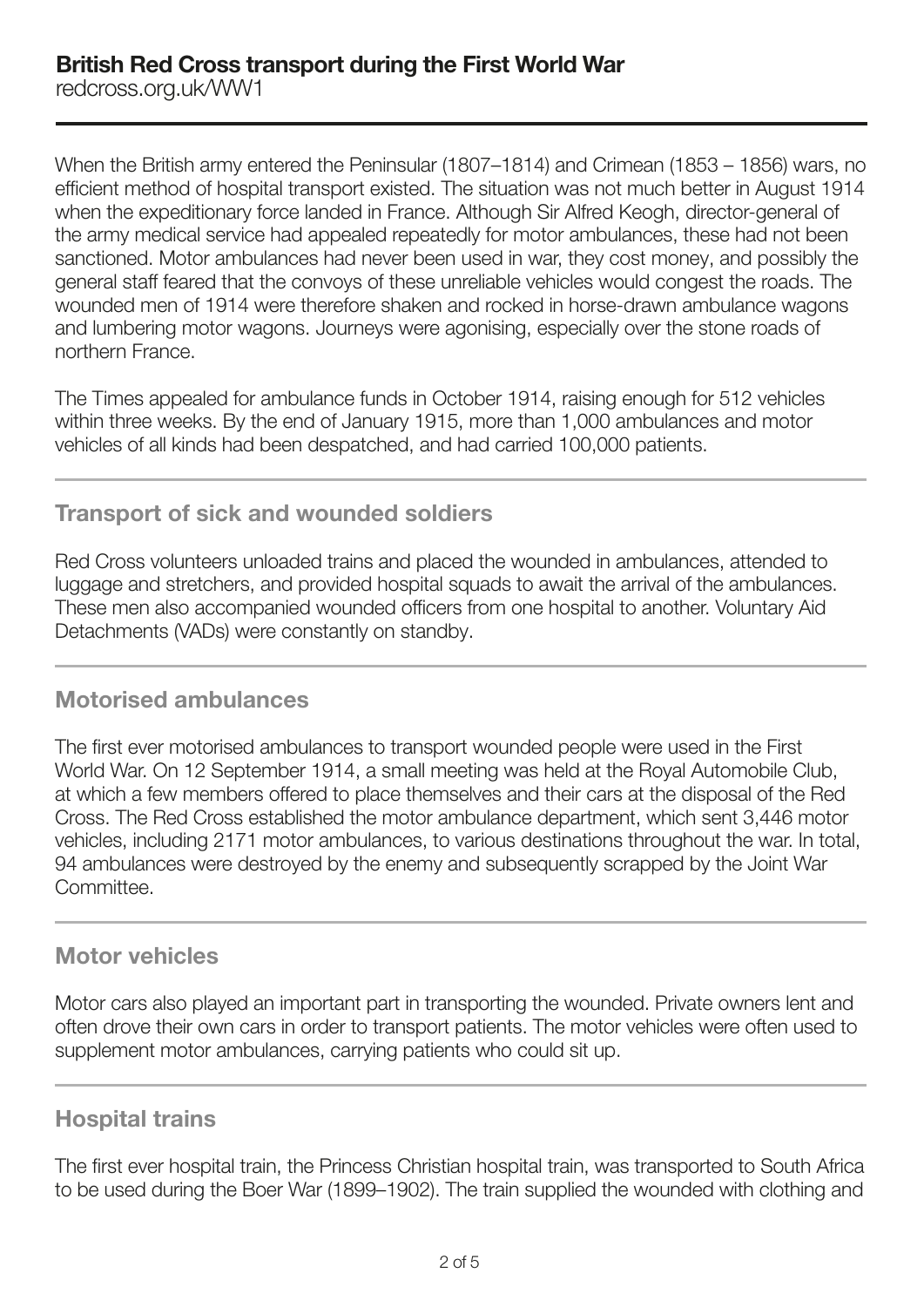toiletries and removed the more seriously injured to Cape Town. The Princess Christian carried 7,548 badly injured soldiers. The no. 4 hospital train, known as the 'white train', was used during the First World War.

In the First World War the UK flour millers' association presented the Red Cross with two specially built and equipped ambulance trains constructed by Great Western and Great Eastern Railways. The trains were used in France during 1915 with another train, which was converted from ordinary French rolling stock. The three trains carried 461,844 patients throughout the course of the war.

# Hospital ships and launches

The first boat owned by the Red Cross for transporting the wounded was The Queen Victoria, used during the Egyptian campaign of 1885. Society members served on the Mayflower in 1898, when an expedition was sent to Sudan. This marked the first time that the Red Cross and the army medical services worked together.

During 1915, three of the earliest motor launches were placed to serve in Mesopotamia, on the Tigris. Soon after, the motor launch department was formed to organise further launches and replace the use of inferior craft.

- > Thirty-three Red Cross launches were in operation in Mesopotamia by the end of 1916
- > Four river motor-launches were sent to the Dardanelles during the fighting between Turkey and the allied forces
- > The Red Cross River Hospital Ship Nahba made round-trips carrying patients between Basra and Baghdad from May 1917
- > Six specially equipped 'pulling' motor launches were provided for the evacuation from the Gallipoli beaches, during the Gallipoli campaign 1915-1916.

## Barge transport

Barges were converted into hospitals during the war and operated on the river Seine. In the Worcestershire canals, 70-foot long barges transported between 16 and 24 "Iving down" stretcher cases and 20 or more sitting patients.

# Ambulance drivers

A very high standard was expected from ambulance drivers. Many people remarked on their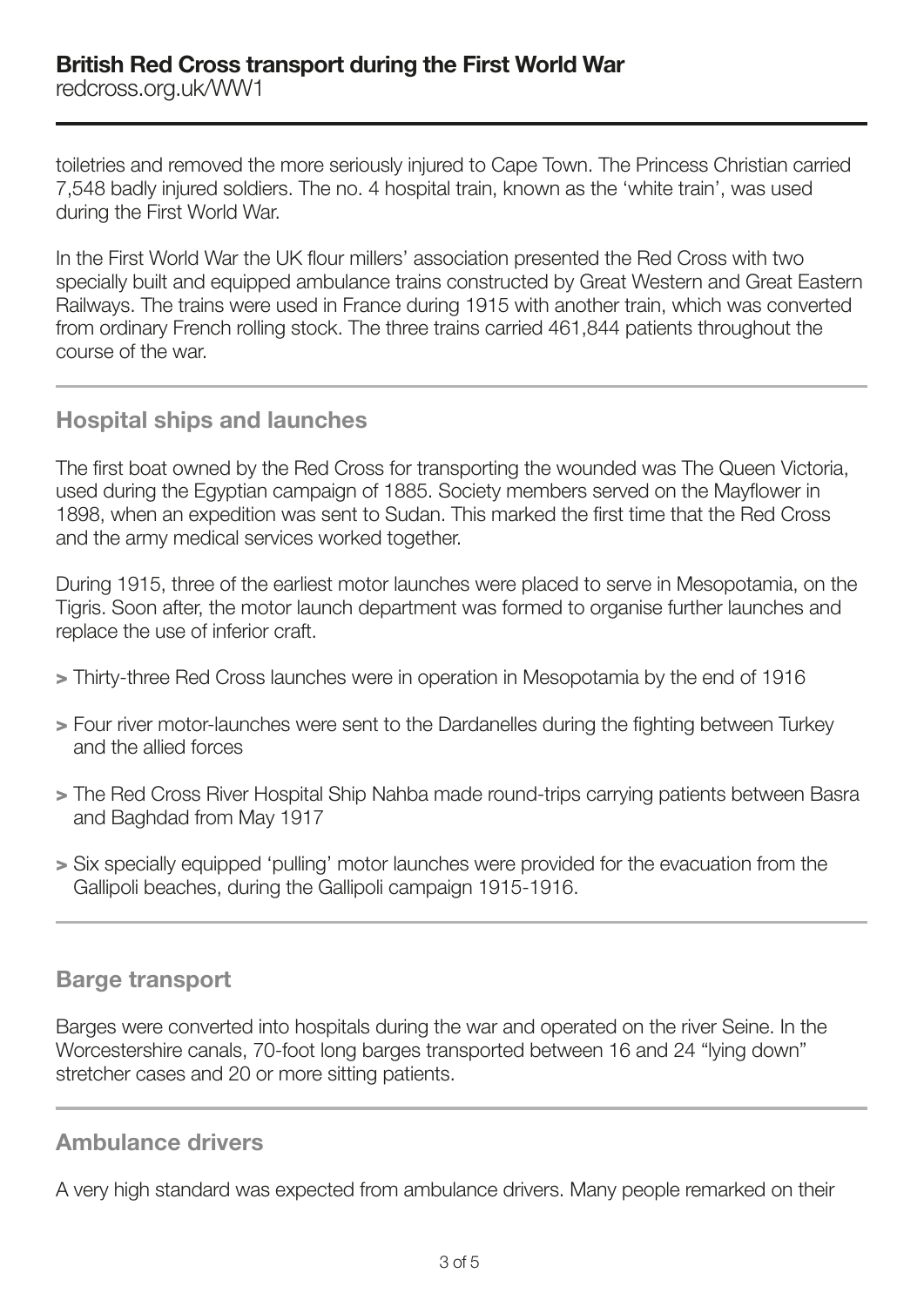professional attitude and high standard of work. Though the ambulances were mainly used for base work, drivers were sometimes placed in the line of fire when transporting wounded men from the Front.

The majority of ambulance drivers were taken from male VADs. Men at home often divided their time between working as local ambulance drivers and acting as night orderlies in auxiliary hospitals. However, as more men enlisted, many women volunteered as ambulance drivers. An example of a female ambulance convoy in France was at Étretat:

"From the nature of the work and the difficulty of providing suitable accommodation it was never possible to substitute women for men drivers at Havre, but Women VAD Drivers were established at Étretat in April 1916, where a small Convoy of 13 Ambulances carried out the evacuation in connection with the Hospital and Camps in that area under the supervision of the Havre Headquarters. This was the first VAD Convoy established in France."

# Uniform

Women's ambulance drivers had to wear a particular uniform when outside:

- > Hat blue felt, shape as straw, regulation ribbon
- > Gabardine cap blue, of special Red Cross Pattern, with peak to front and strap over top
- > Long coat blue, double breasted, cut loose, inverted pleat, with belt of same material. Sleeves loose, with strap and button at wrist. Roll collar to button over ears or to wear open. Plain shoulder straps. British Red Cross Society's county badge or emblem should be worn on left breast.
- > Long coat for summer wear. Thin navy blue serge, waterproofed stand and fall collar, turned back cuffs, plain shoulder straps, five black buttons to front, two pockets, strap at back, scarlet Italian lining; sleeves also lined. Society's county badge or emblem should be worn on left breast
- > Jacket blue serge, step end collar, panel front and back, two hip pockets with square flap to button. Four special black horn British Red Cross Society's buttons to front. Two smaller sizes on pockets. Society's county badge or emblem should be worn on left breast.
- > Skirt blue serge, five gore, 13-inch inverted pleat, seams stitched, five 5 rows of stitching, patch pockets 6 ½ inches by 7 ½ inches with pointed flap to button, right hand side; centre of pocket on seam. Top pocket six inches below waist-band. The skirt of the costume should be made to admit of 10-inch ground clearance.
- > Blouse white with polo collar, pleat down front, cuff fastening with button. Low neck blouse may not be worn.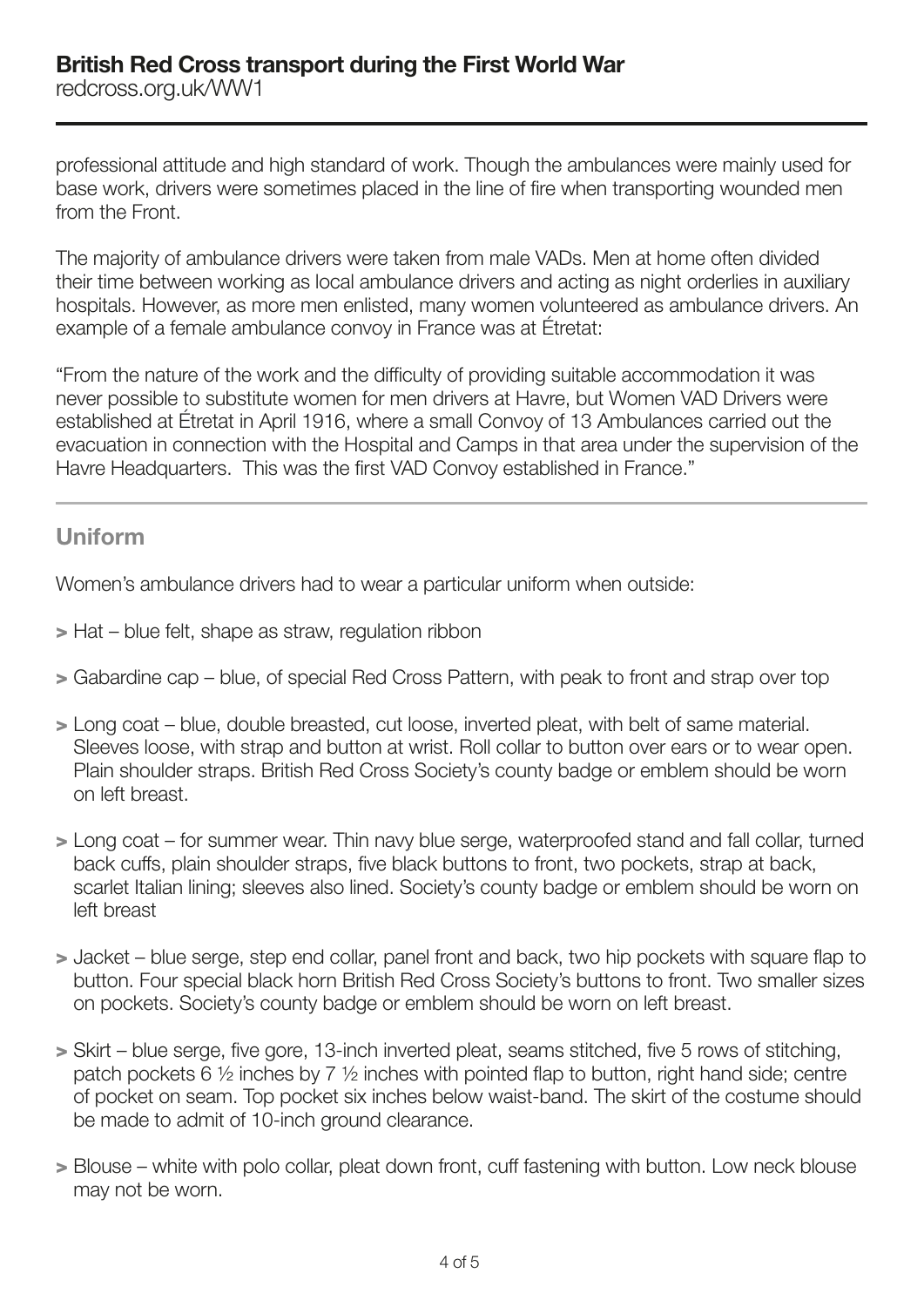- > A blue blouse may also be worn as follows: navy blue thin washable material; special pattern, with two breast pockets, and detachable polo collar. Low neck blouse may not be worn.
- > Tie plain black crepe de chine, wide ends
- $>$  Belt black patent leather 1  $\frac{1}{2}$  inches wide
- > Woollen jacket ladies, knitted colour lovat mixture (or plain grey), plain back, full-length sleeves, two hip pockets, six small black British Red Cross Society's buttons to front
- > Mackintosh black rubber proof, stand and fall collar, five black four-hole British Red Cross Society buttons to front, strap and button on cuff, two square hip pockets
- > Gloves white. Except on parade, light grey in lieu of white gloves may be worn
- > Boots or shoes ordinary black with black stockings
- > Haversack blue jean with detachable white lining. To be worn unrolled on the left hip a little to the back, the sling stall pass under the right shoulder strap; the rear sling of haversack to pass under strap at back of coat to retain in position.

# **Fundraising**

The 'Times appeal', issued on 2 October 1914, was instrumental in raising funds for ambulances. One vehicle cost £400 (approximately £17,500 today) and the appeal raised enough money to buy 512 ambulances within three weeks. An example of local support was the Berkshire Branch who raised £2,109 12s 7d for the 'Times Appeal'. The Red Cross bought practically every chassis in the country that was suitable for the purpose.

The 'Dennis-Bayley fund' and the 'transport of wounded fund' helped maintain the vehicles and there a number of cars were presented as gifts to the Red Cross.

The 'British farmers Red Cross fund' raised money mainly through agricultural markets. Around 1,600 were organised during the war. The proceeds were donated to particular schemes, such providing motor ambulances, cars and lorries for the various battle-fronts. More than 150 ambulances were provided in this way. Hospitals, known as British farmers hospitals, were supported by this fund in Belgium, France and Serbia.

## Ambulance service abroad

Boulogne was the site of the Red Cross ambulance garage. From October 1914 and during the first battle of Ypres, hospital trains of wounded men arrived and patients were transferred from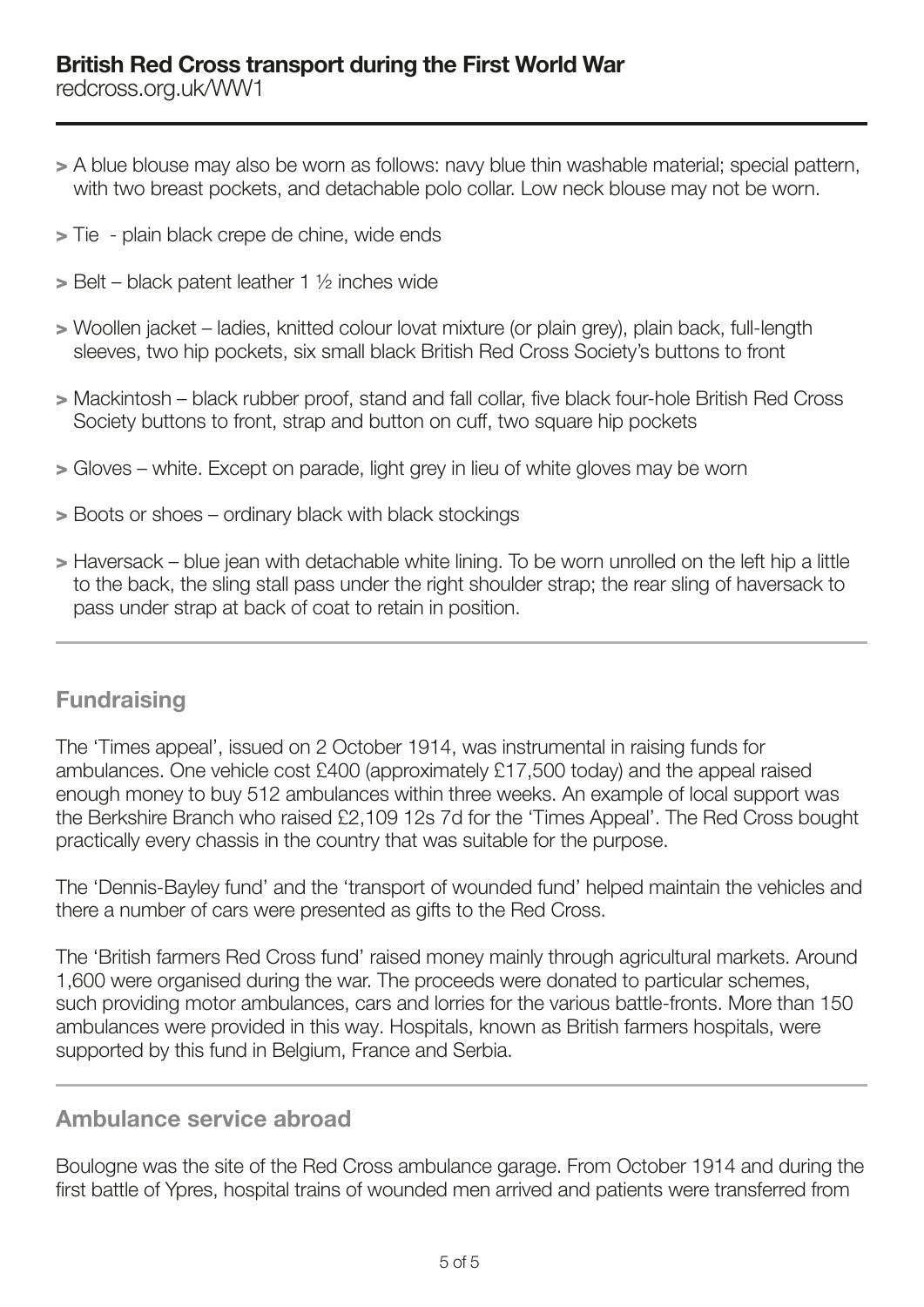the trains to hospitals in the city. During the war, the Boulogne ambulance convoys transported 1,823, 458 sick and wounded men.

All ambulances and lorries that arrived in France from England were received at the Red Cross garage in Boulogne, before being distributed to other units around France. There was also a large garage at Boulogne, which serviced the ambulance convoys and other vehicles. By May 1915 there were 50 mechanics in the ambulance department at Boulogne although many of the mechanics also volunteered to drive ambulances or carry the wounded when necessary.

# Volunteer field ambulance sections

In April 1918 the War Office asked the territorial force association to raise at the earliest possible moment 18 volunteer field ambulance sections for service at home, in the event of an emergency. In response to the appeal by the county director, a number of Red Cross men's detachments joined the scheme. Thirteen sections were formed but after the armistice they were no longer needed.

## Home ambulance service

In 1919, the Joint Council of the Order of St John and the British Red Cross Society decided to establish a service to help meet the need for an 'unbroken' range of ambulance stations throughout the country. It started as a trial and was not intended as a permanent service. The Joint War Committee appointed a home service ambulance committee to control and work a scheme, consisting of 500 ambulances, in the service of the sick and injured throughout the country.

The committee planned for all counties to operate and control the ambulances in their area. During the war, the military forces provided necessary medical knowledge and equipment, and the ambulances were primarily used for transport. After the war, civilian ambulances were staffed by qualified and trained attendants.

# Friends ambulance unit and the British Red Cross

"The relationship between the Red Cross commission in France and the Friends Ambulance Unit was very close. From the early days the Friends were largely dependent on the British Red Cross and the Order of St John for vehicles to supplement the small fleet provided by members of the Unit, and when in the summer of 1915 it was decided to withdraw the small Red Cross Branch which had been established at Dunkirk for work with the French, several of the ambulances and lorries attached to that Branch were handed over to the Friends Ambulance Unit.

The work of the Unit at that time consisted principally in Civilian Relief, but the additional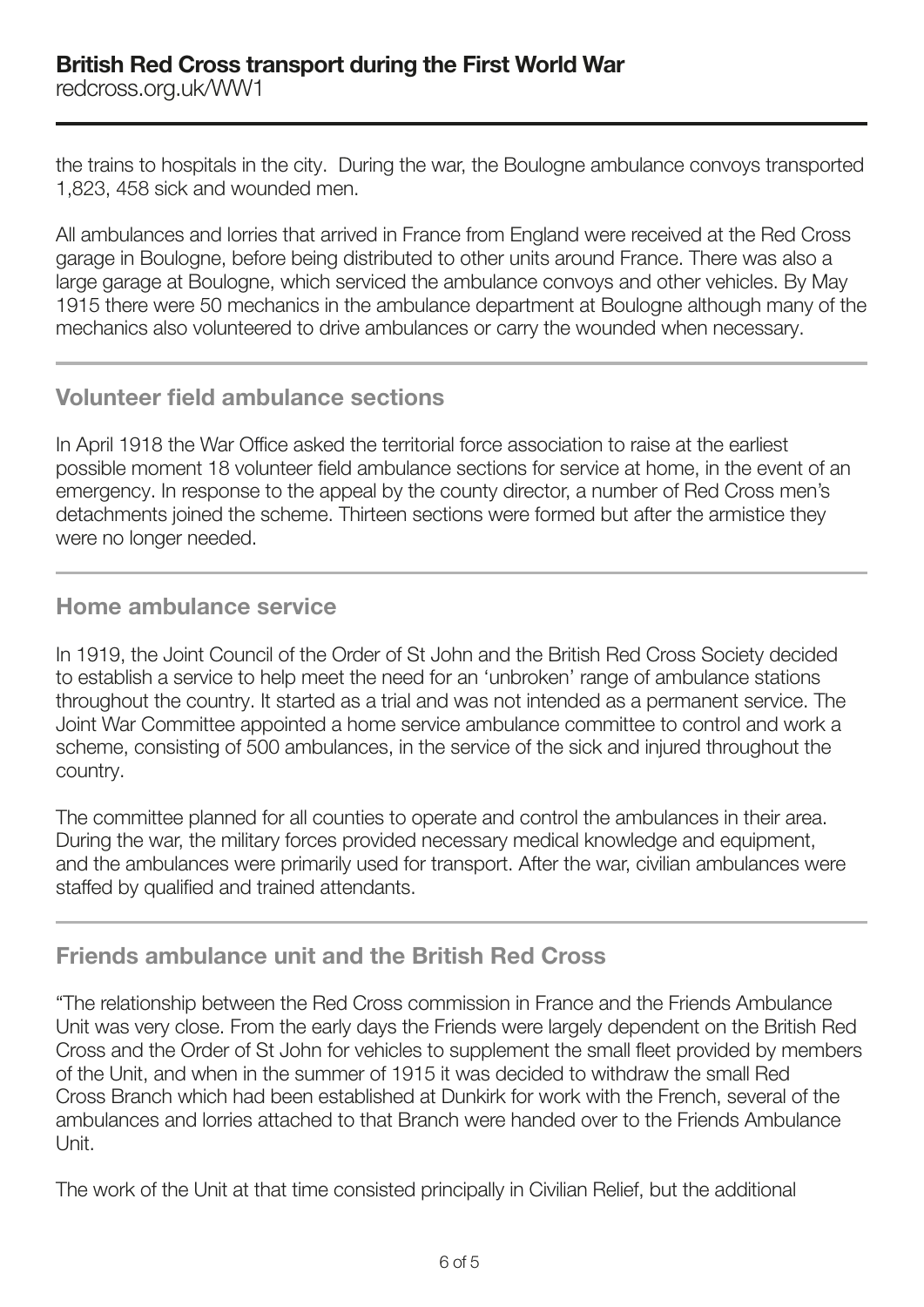ambulances provided by the Joint Committee enabled it to provide two ambulance convoys, S.S.A. 13 and S.S.A. 14, for service with the French Army. These two convoys were employed on front-line work at the extreme north end of the line, and as there were considerable movements of French wounded in Dunkirk, a third Unit, which was called the "FAU Groupement," was established to deal with this work."

The Friends' Ambulance work in France also included "staffing the Red Cross Ambulance Trains and of Hospital Ships, the staffing of No. 3 FAU Hospital at Abbeville, and of the Queen Alexandra Hospital at Malo-les-Bains, Dunkirk. The Unit also rendered service to the Belgians and French in connection with Sacré Coeur hospital at Ypres and the Hospital Elisabeth at Poperinghe, and with temporary civilian hospitals at Hazebrouck and Watten. It also undertook extensive work of a general character in Belgium, such as anti-typhoid inoculation, water purification at Ypres, the evacuation of exposed villages in 1915 and 1916, and the evacuation of civilians during the general advance on the Lys front in 1918, with further relief operations during and after the Allied advance into Belgium, October, 1918 – February, 1919. The Unit's Civilian Health and Sanitary Section also made house-to-house investigations of civilian conditions in Belgium. In England the Friends organised the Haxby Road Hospital at York and the Uffculme FAU Hospital at Moor Green, Birmingham, supplying also part of the personnel of the King George Hospital and the orderly staff at the Star and Garter, Richmond."

## Ambulance work on the lines of communication

This branch of the work dates from early in October 1914. Up to that time uncertainty regarding military operations had prevented the use of Boulogne as a hospital base, but in the middle of October hurried preparations begun to "provide for the wounded expected from the Ypres area. As hospital centres were established at Boulogne and along the coast the Red Cross was invited to undertake the transport of the wounded until all the work from Dunkirk to Deauville was entrusted to the ambulances and personnel of the Joint Committee or of two Societies working under the Red Cross Commissioner – the Scottish Branch of the British Red Cross and the Friends Ambulance."

## Sources

- > Reports of the Joint War Committee and the Joint War Finance Committee of the British Red Cross Society and the Order of St John of Jerusalem in England on Voluntary Aid rendered to the Sick and Wounded at Home and Abroad and to British Prisoners of War, 1914–1919. Published HMSO, 1921. Ambulance section p.167-189. Diagrams and specifications of ambulances p.762-765
- > Ref: 1378, Diary of R C L Powys-Lybbe (1881-1930) recording his service with the Munro Ambulance Corps from September to November 1915.
- > First Aid Magazine 1913-15. The Independent Journal for the Ambulance and Fire Services (includes article 'A New Motor Ambulance' No. 241, Vol. XXI July 1914)